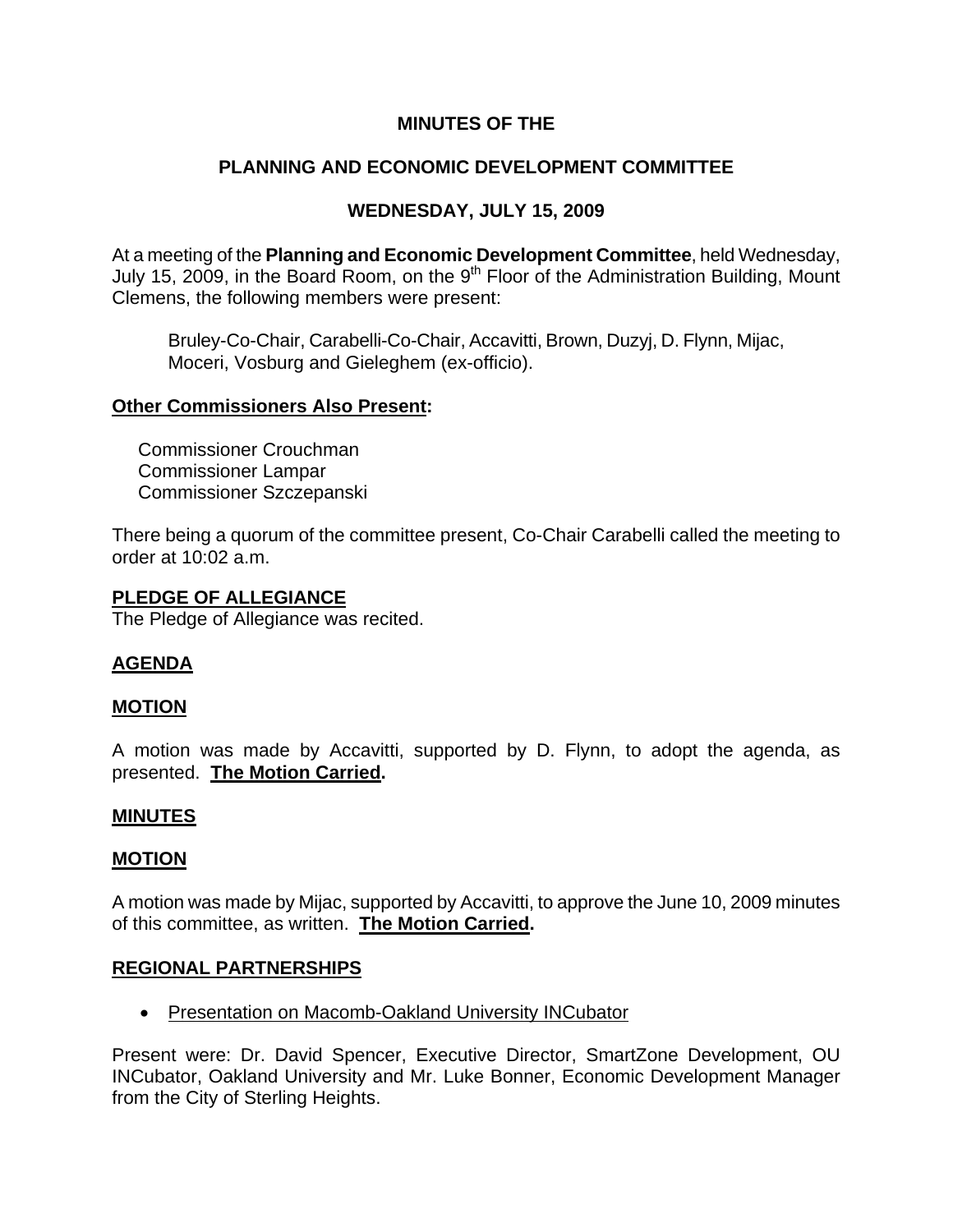Dr. Spencer passed out a brochure to give commissioners the opportunity to see the building which is located at 7205 Sterling Ponds Court in Sterling Heights. He gave a status report as of today on the Macomb - OU INCubator. The grand opening of the Macomb - OU INCubator will take place on Monday, July  $20<sup>th</sup>$  at 8 a.m. He named the guest speakers who will be attending.

The following commissioners spoke: Brown, Vosburg and Gieleghem.

## **MOTION**

A motion was made by Vosburg, supported by Duzyj, to receive and file the report on the Macomb-Oakland University INCubator. **The Motion Carried.** 

# **COMMUNITY DEVELOPMENT**

A handout was distributed. It was entitled, Neighborhood Stabilization Program Implementation Matrix.

• Report on Neighborhood Stabilization Program

Mr. Mike Rozny gave an overview of the handout.

The following commissioner spoke: Bruley.

## **MOTION**

A motion was made by Vosburg, supported by Duzyj, to receive and file the report on the Neighborhood Stabilization Program.

The following commissioners spoke: Vosburg, Bruley, Duzyj and Carabelli.

Co-Chair Carabelli called for a vote on the motion and **The Motion Carried.** 

#### **BUSINESS RETENTION**

#### A) Report on June 16, 2009 Small Business Outreach

Mr. Stephen Cassin gave a verbal presentation.

## **MOTION**

A motion was made by Vosburg, supported by Duzyj, to receive and file the report on the June 16, 2009 Small Business Outreach at Achatz Pies. **The Motion Carried.**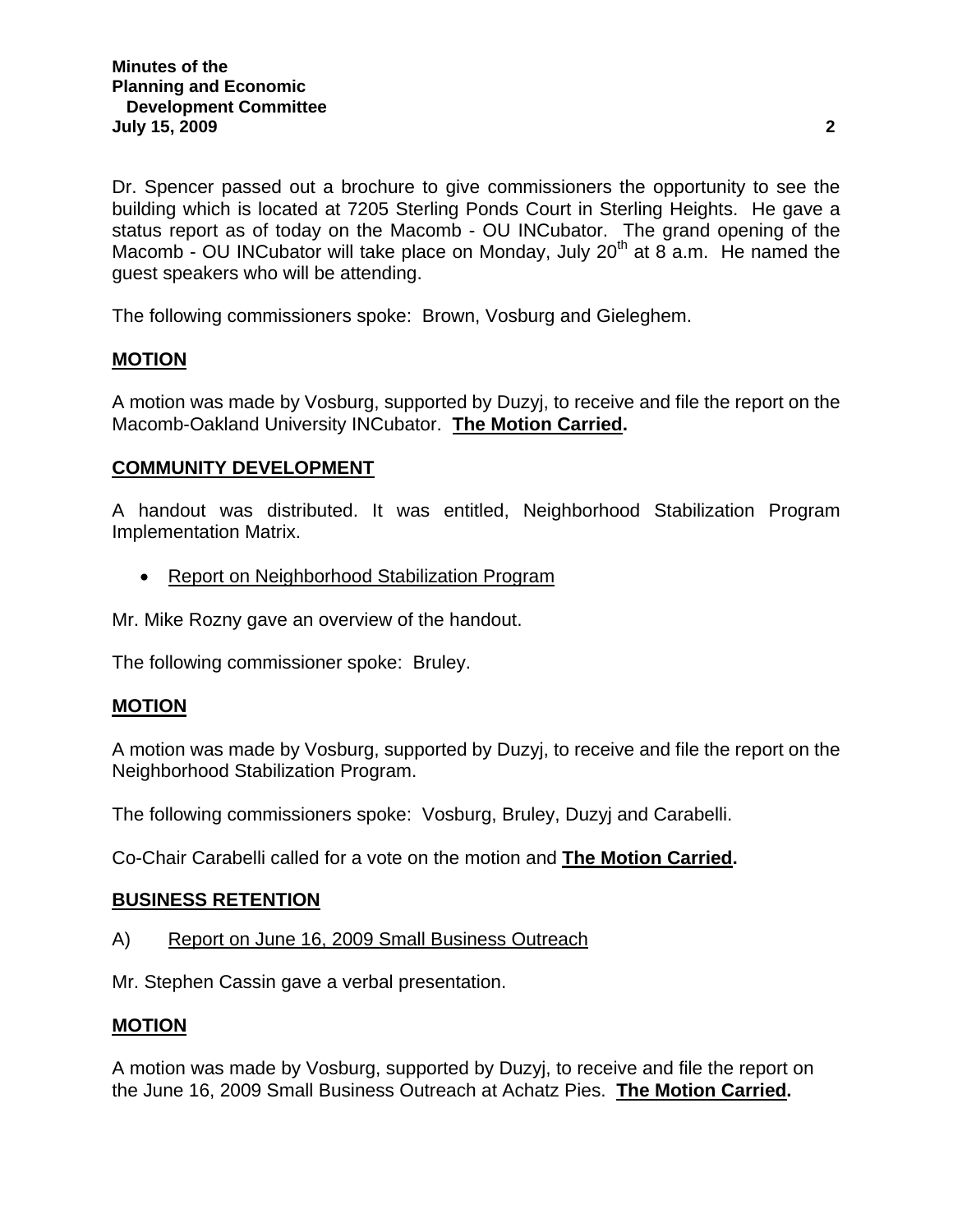### B) Report on International Business Associations

Mr. Cassin gave a verbal presentation.

### **MOTION**

A motion was made by Vosburg, supported by Duzyj, to receive and file the report on the International Business Associations. **The Motion Carried.** 

## **BUSINESS ATTRACTION**

• Report on June 26, 2009 Chinese Business Reception

Co-Chair Bruley said that tomorrow at 8 a.m. they have a final meeting of the committee who planned this event. There will be a written report. He thanked Ms. Maria Zardis and Mr. Justin Robinson for helping out and making this event successful. He then spoke about the details of this event and the program agenda. They had great sponsorship. Lastly, he thanked those commissioners who attended this event.

Mr. Cassin addressed the committee.

The following commissioners spoke: Carabelli and Mijac.

Co-Chair Bruley thanked the Facilities and Operations Department for all of their help. He also thanked the Clerk's Office; they did a Web cast from here. He specifically knew that two places in China watched it.

The following commissioners spoke: Bruley, Mijac, Lampar, Vosburg and Carabelli.

#### **MOTION**

A motion was made by D. Flynn, supported by Mijac, to receive and file the report on the June 26, 2009 Chinese Business Reception. **The Motion Carried.** 

#### **BUSINESS EXPANSION**

A handout was distributed. It was entitled, Macomb County Economic Development – 2009 Mid-Year Economic Impact Report.

• Presentation on 2009 (January-June) Macomb County Economic Investment Summary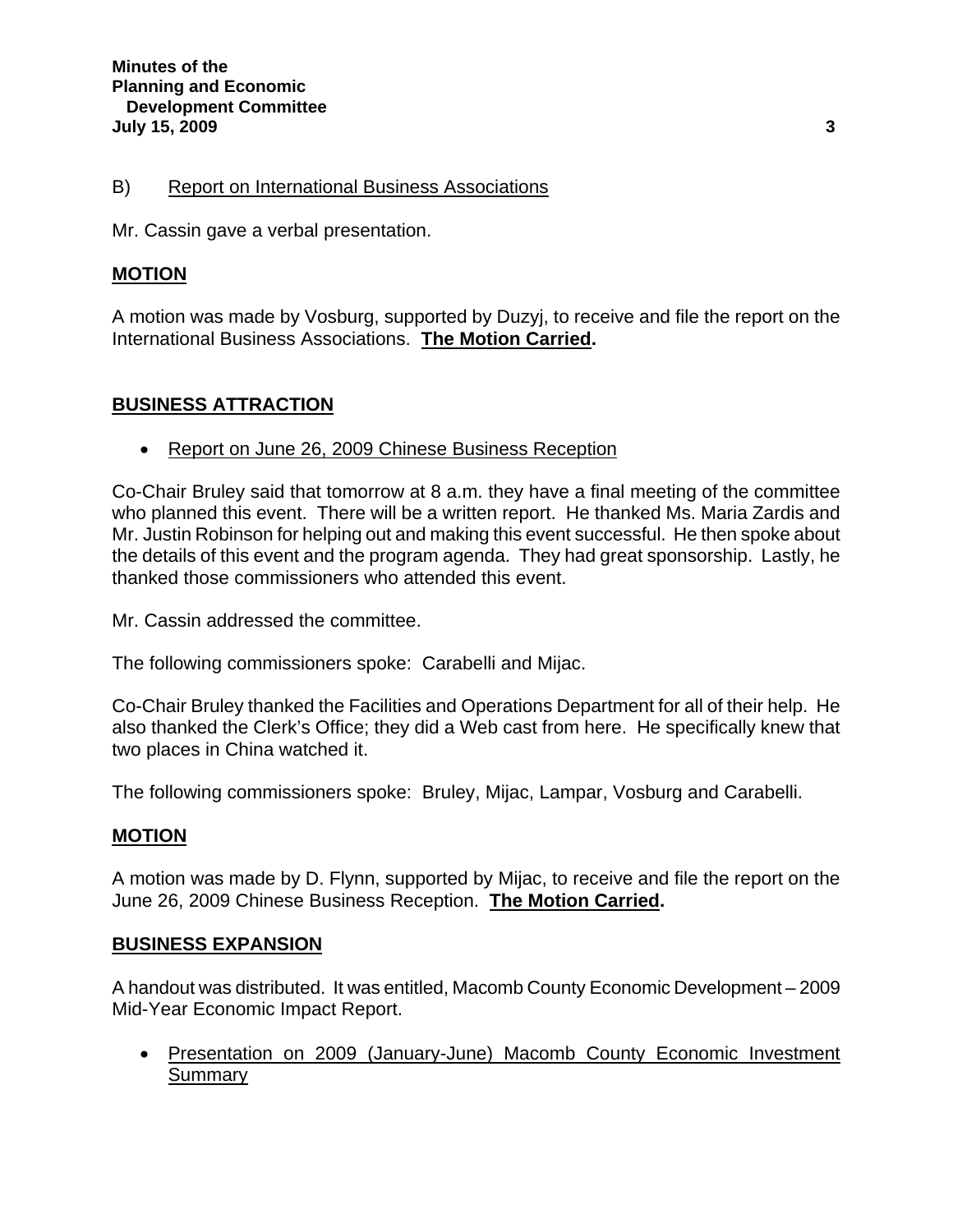### **MOTION**

A motion was made by Mijac, supported by Vosburg, to receive and file the report on the 2009 (January-June) Macomb County Economic Investment Summary.

Mr. Bob Tess gave an overview of the handout.

Co-Chair Carabelli called for a vote on the motion and **The Motion Carried.** 

### **COMMUNITY PLANNING**

A) Update on Gratiot Avenue Access Management Plan

Mr. John Crumm gave a verbal presentation.

#### **MOTION**

A motion was made by Vosburg, supported by Duzyj, to receive and file the report on the Gratiot Avenue Access Management Plan.

The following commissioner spoke: Vosburg.

Co-Chair Carabelli called for a vote on the motion and **The Motion Carried.** 

B) Update on Countywide Trail Master Plan

Mr. Crumm gave a verbal presentation.

#### **MOTION**

A motion was made by Accavitti, supported by Brown, to receive and file the report on the Countywide Trail Master Plan. **The Motion Carried.** 

#### **ENVIRONMENTAL**

• Report on Economic Opportunities of the Great Lakes

Mr. Gerard Santoro gave a PowerPoint presentation.

#### **MOTION**

A motion was made by Duzyj, supported by Vosburg, to receive and file the report on the economic opportunities of the Great Lakes.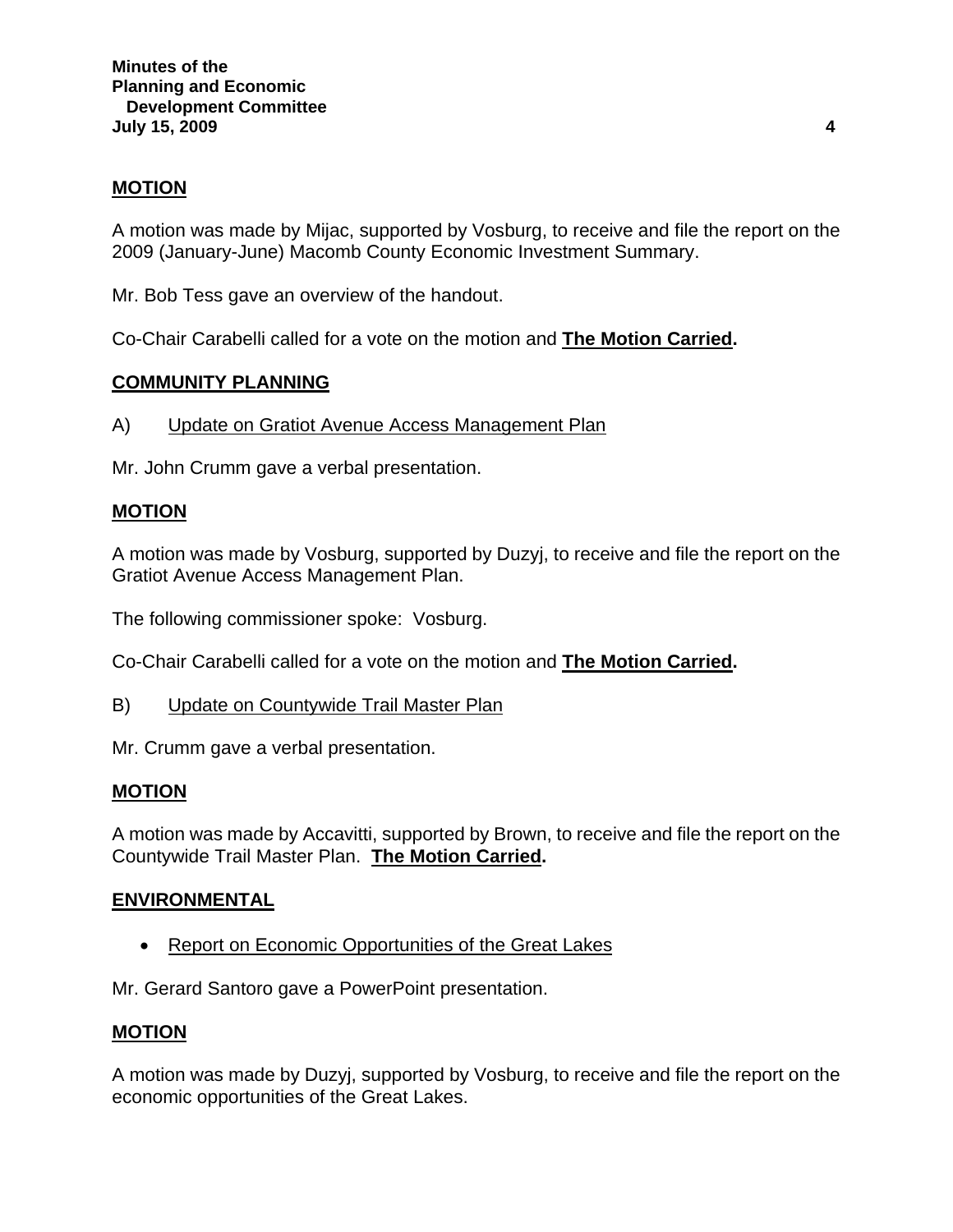The following commissioner spoke: Brown.

Co-Chair Carabelli called for a vote on the motion and **The Motion Carried.** 

## **MARKETING & PROMOTION**

• Update on Film Macomb

Mr. Cassin said that there was nothing new to report as of this date.

Co-Chair Carabelli moved on to the next agenda item.

## **TOURISM**

• Report on Lake St. Clair Initiative

Mr. Justin Robinson gave a verbal presentation.

#### **MOTION**

A motion was made by Brown, supported by Mijac, to receive and file the report on the Lake St. Clair initiative.

The following commissioners spoke: Brown, Vosburg and Carabelli.

Co-Chair Carabelli called for a vote on the motion and **The Motion Carried.** 

## **ADMINISTRATIVE**

A) Request Authorization to Revise Job Descriptions

Four (proposed draft) job descriptions were distributed.

B) 2009/2011 Proposed Departmental Budget Adjustments

A handout was distributed. It was entitled, General Fund – Proposed Budget Reduction – Department of Planning & Economic Development.

Commissioner Mijac moved both items (A) and (B) in their entirety; it was supported by Commissioner D. Flynn. The motion reads as follows: